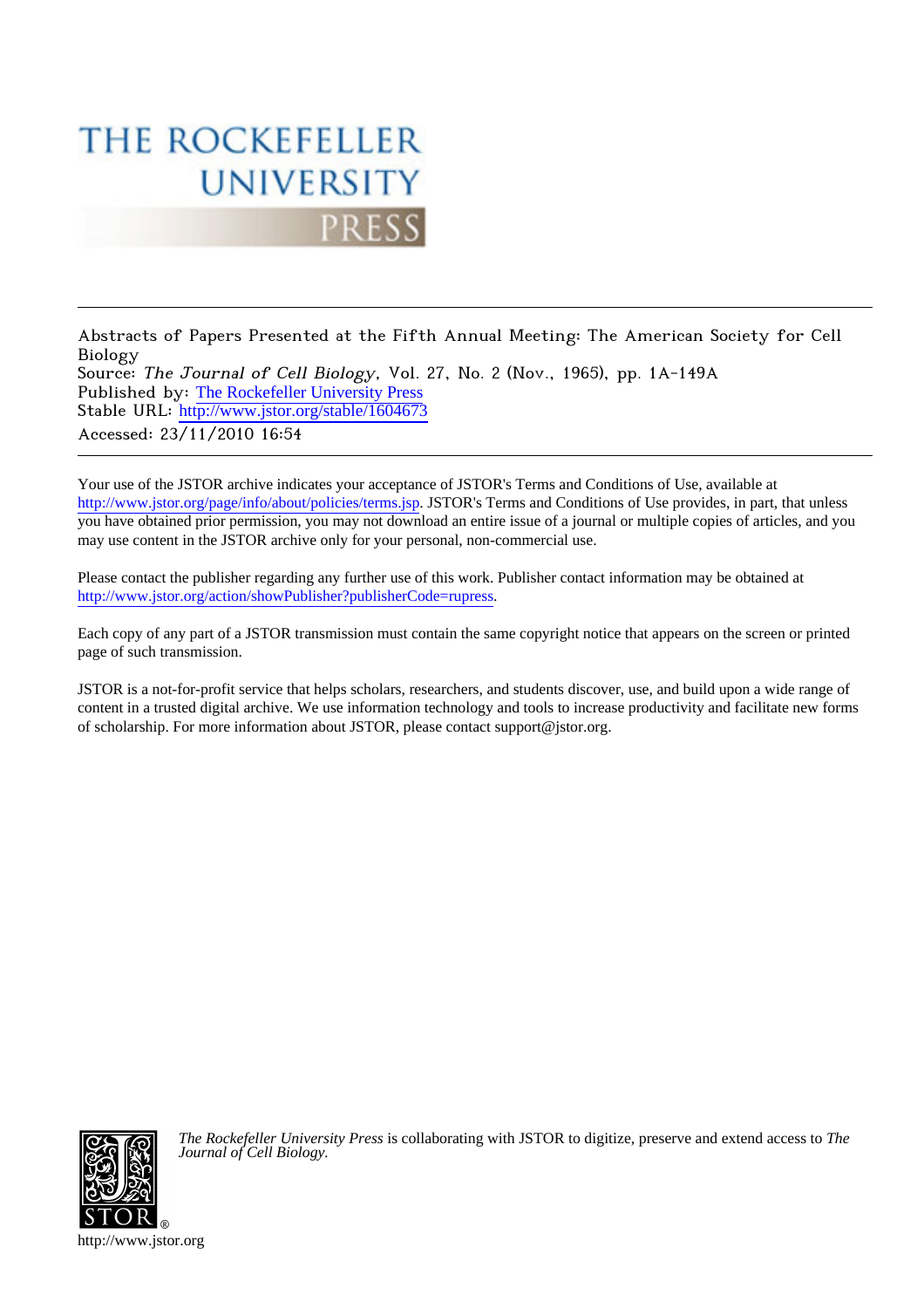## **Abstracts of Papers Presented at the Fifth Annual Meeting**

# **THE AMERICAN SOCIETY FOR CELL BIOLOGY**

**THE BENJAMIN FRANKLIN HOTEL PHILADELPHIA, PENNSYLVANIA NOVEMBER 10, 11, and 12, 1965**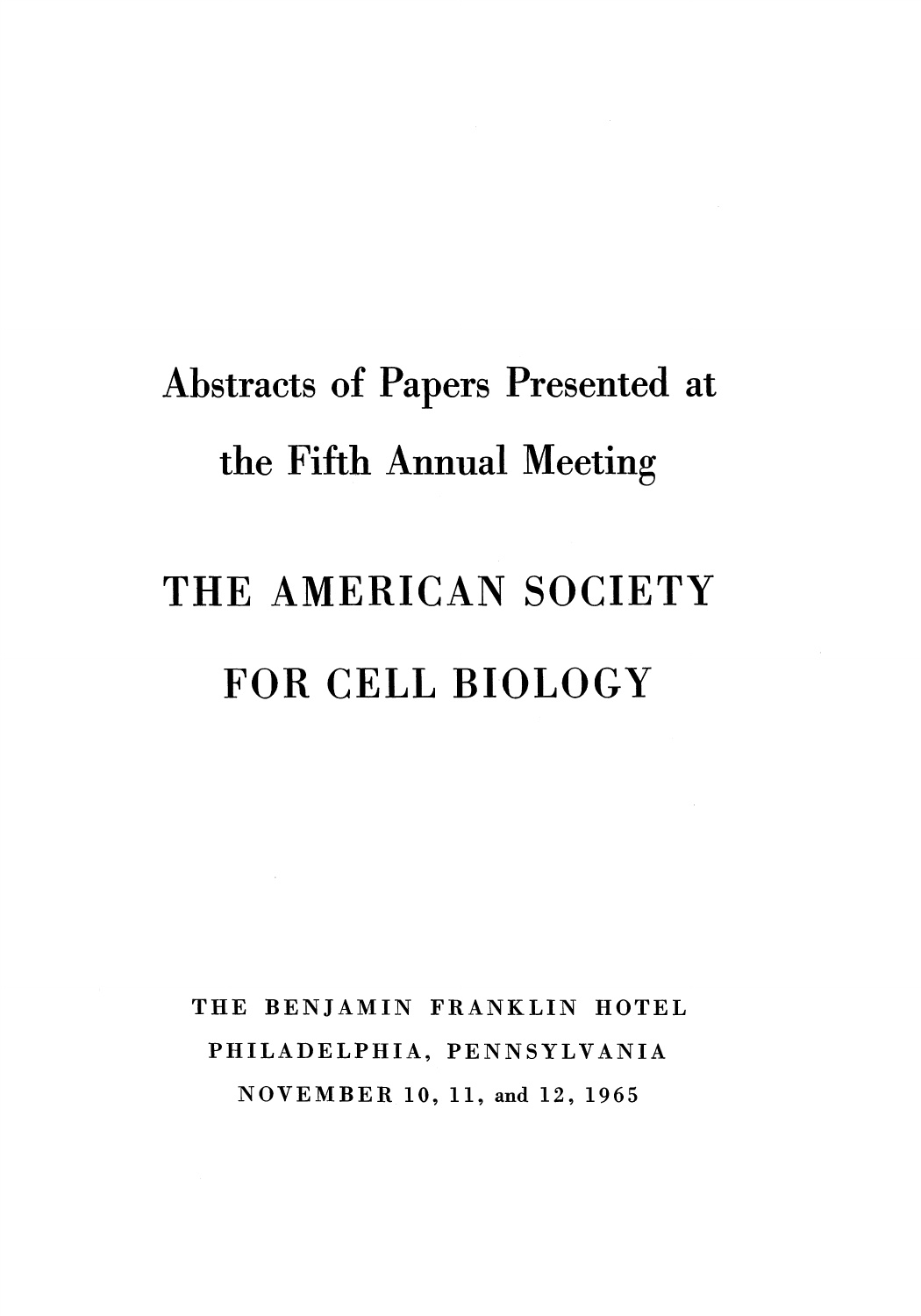### **CONTENTS**

| $\mathbf{I}$                  | Papers from Platform | 3A   |
|-------------------------------|----------------------|------|
| П                             | Films                | 117A |
|                               | III Demonstrations   | 119A |
|                               | IV Papers by Title   | 126A |
| Index to Authors of Abstracts |                      | 147A |

**An asterisk (\*) after an author's name indicates that he is not a member of The American Society for Cell Biology.** 

**Preprinted from THE JOURNAL OF CELL BIOLOGY, 1965, Volume 27, Number 2, pages 1A to 149A** 

**Printed in the United States of America**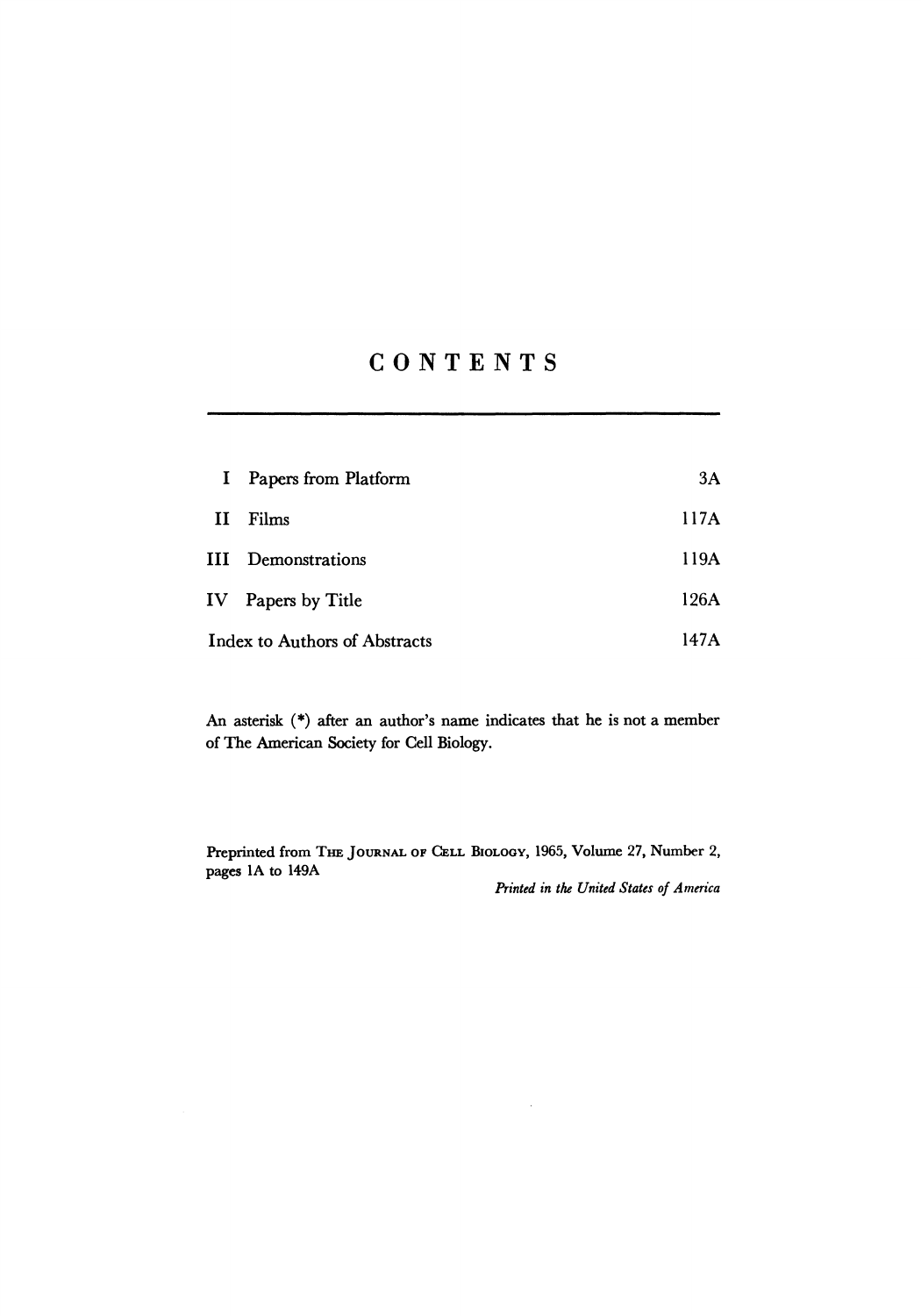**vinylpyrrolidone or crystalline bovine plasma albumin. However, attachment and extensive outgrowth occurred with fetal calf serum, fraction IV-4 of bovine serum, or fetuin. Fetal calf serum after exhaustive dialysis, and at a concentration of only 1 per cent, still supported extensive outgrowth.** 

**Attempts are continuing to define the macro-**

**and micromolecular requirements of this system and to use it for studying the effect of viruses on early development.** 

**Supported by USPHS Research Career Program award 6-K3-HD-21,269-O01A, NSF grant GB-617, and American Cancer Society institutional grant IN-38-G.** 

#### **269 A Comparison of the Antilethal and Antileukemic Activities of Sheep Spleen Extracts (Radiation-Leukemia-Protection Factor)**

**M. E. HODES, D. B. CLEWELL,\* J. D. HUBBARD, and P. Yu. Indiana University Medical Center, Indianapolis, Indiana** 

**The efficacy of sheep spleen extracts in preventing the appearance of lymphosarcoma after exposure to x-rays of C57BL mice was reported by Berenblum et al. (Blood, 1965, 26, 8). These experiments have been repeated, and the activity of 40 per cent (w/v) and 10 per cent extracts demonstrated. In one experiment with 200 mice, the corrected incidences of lymphosarcoma after 401 days in**  control and treated males were  $0.739 \pm 0.049$  $versus 0.308 \pm 0.035$ , and in females  $0.735 \pm 0.036$  $versus$  0.263  $\pm$  0.025. There was no significant **interaction, and the results for both sexes were pooled for testing the significance of the difference between all treated and control animals. The difference was significant at the 1.8 per cent level. Two other experiments yielded similar results, and for a fourth group, treated with a 10 per cent extract,**  $P = 0.073$ **.** 

**To test the antilethal action of 40 per cent** 

**extracts, groups of 20 to 50 mice received extracts, or saline solution, before or after exposure to single doses of x-rays ranging from 550 to 800 r. Mice of the C57BL, C3H, or Swiss strain were used in individual experiments. The day of death (to day 30) was recorded. The results of these experiments, unlike those of the experiments with antileukemia groups, were extremely variable, and in no case could we consistently demonstrate either a protective or an adverse effect of the extracts. These experiments indicate that the radiationleukemia-protection factor (RLP), which prevents lymphosarcoma after exposure to fractional doses of x-rays (188 r per week for 4 weeks), does not protect mice from death after exposure to single large doses of x-irradiation.** 

**Supported by AEC contract AT(11-1)1391 and the Indiana Elks.** 

#### **270 A Formaldehyde-Glutaraldehyde Fixative of High Osmolality for Use in Electron Microscopy**

**MORRIS J. KARNOVSKY. Department of Pathology, Harvard Medical School, Boston, Massachusetts** 

**A combined formaldehyde-glutaraldehyde fixative has yielded excellent fixation of a wide variety of tissues. 2 gm of paraformaldehyde powder are dissolved in 25 ml water by heating to 60-70?C and stirring. One to three drops of 1 N NaOH are added with stirring until the solution clears. A slight milkiness may persist. The solution is cooled, 5 ml of 50 per cent glutaraldehyde (Biological Grade, Union Carbide Company) are added, and the volume is made to 50 ml with 0.2 M cacodylate or phosphate buffer, pH 7.4-7.6. The final pH is**  7.2. If cacodylate is used, 25 mg CaCl<sub>2</sub> anhydrous

**is added. Slabs of tissue 3 to 4 mm thick are fixed at room temperature for 20 to 30 minutes and are then diced into small blocks, and fixation is continued at room temperature for 2 to 5 hours. The blocks are washed for 3 to 12 hours in cold 0.1 M buffer, are postfixed in cold 1.33 per cent osmium tetroxide buffered with s-collidine for 2 hours, and are embedded as usual.** 

**It is of interest that the osmolality of this fixative is about 2010 milliosmols per kg. Despite this high osmolality, shrinkage is unusual except when the fixative is perfused or applied to free-**